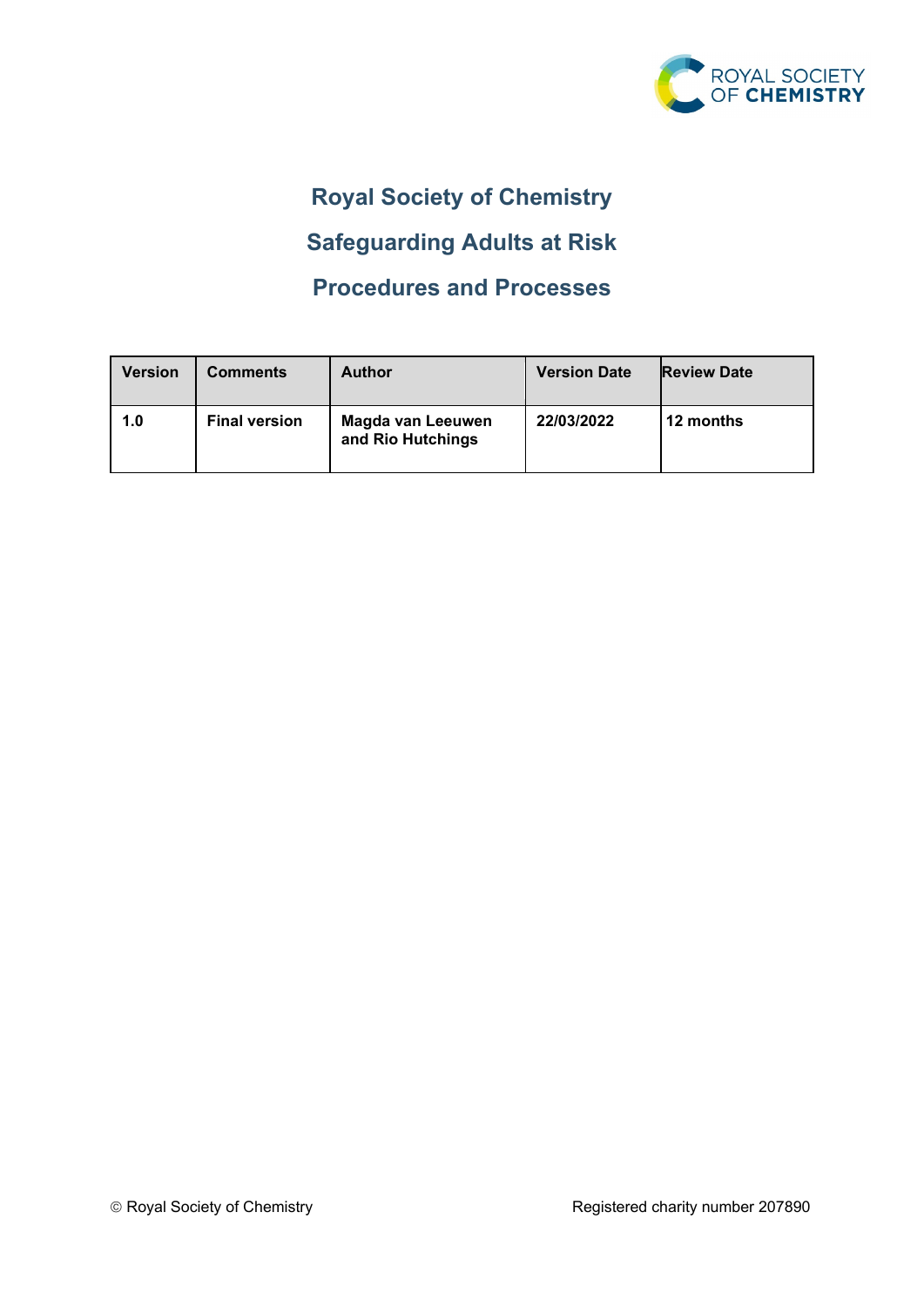# **Introduction**

The procedures outlined in this document are to assist Royal Society of Chemistry Trustees, staff, contractors and volunteers to protect all persons by identifying clear instructions in accordance with the legislative framework.

They include:

- Harm  $-$  what it is and how to recognise the signs
- Procedure for preventing harm
- Procedure for responding to the discovery and disclosure of harm and how to respond sensitively to persons who have been harmed
- Procedure for reporting and making a referral
- Procedure for responding to allegations made against staff, contractors and volunteers

Legislation and government guidance makes increasingly clear the need for all adults to play a role in safeguarding. We are fully committed to complying with all UK Safeguarding legislation and guidance including

- General Data Protection Regulations, 2018
- Care Act 2014
- Mental Capacity Act 2005
- Safeguarding Vulnerable Groups Act 2006
- Human Rights Act 1998

## **Related Policies and Procedures**

These procedures and processes should be read in conjunction with the following existing policies and procedures:

- RSC Safeguarding Adults at Risk Policy
- RSC Professional Practice and Code of Conduct
- **RSC Volunteer Problem Solving Policy**
- RSC Volunteer Principles
- RSC Volunteer Safer Recruitment Policy
- Health and safety policies and procedures
- RSC Professional Practice and Code of Conduct
- Staff handbook including:
	- o Code of Conduct
		- o Dignity at Work Policy
		- o Disciplinary Policy
		- o Data Protection Policy
		- o Data Retention Policy
		- o Whistleblowing

## **Definitions**

**Safeguarding adults at risk** The [Care and Support Statutory Guidance](https://www.gov.uk/government/publications/care-act-statutory-guidance/care-and-support-statutory-guidance) defines Safeguarding as

"protecting an adult's right to live in safety, free from abuse and neglect. It is about people and organisations working together to prevent and stop both the risks and experience of abuse or neglect, while at the same time making sure that the adult's wellbeing is promoted including, where appropriate, having regard to their views, wishes, feelings and beliefs in deciding on any action. This must recognise that adults sometimes have complex interpersonal relationships and may be ambivalent, unclear or unrealistic about their personal circumstances"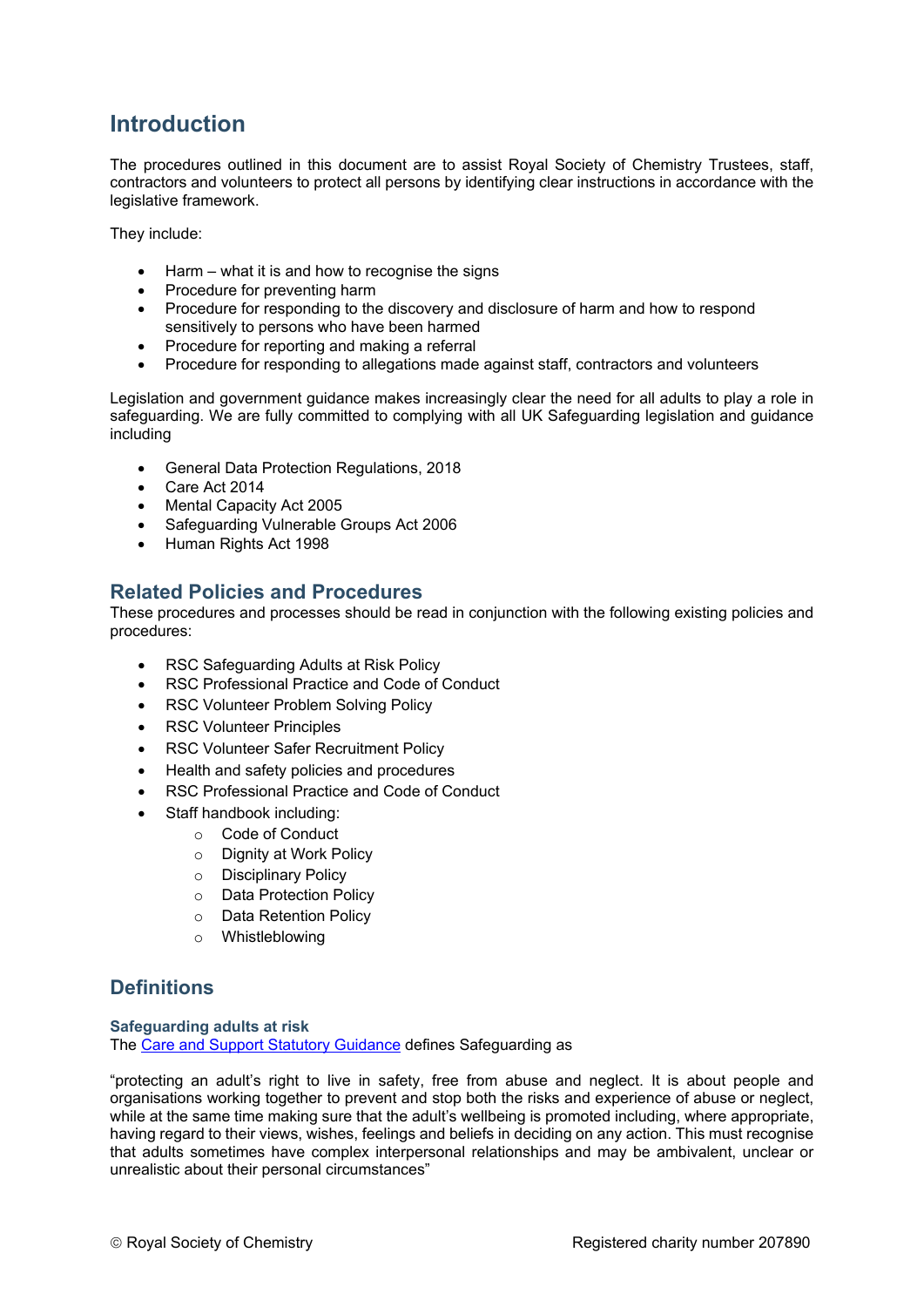These duties apply in relation to any person who is aged 18 or over and at risk of abuse or neglect because of their needs for care and support.

A separate 'RSC Safeguarding Children' policy exists and should be referred to for safeguarding for under 18s.

## **Adults at risk**

Adults at risk are defined by the Care Act 2014 as individuals aged over 18 who:

- have needs for care and support (whether or not the local authority is meeting any of those needs) and
- is experiencing, or at risk of, abuse or neglect and
- as a result of those care and support needs, is unable to protect themselves from either the risk of, or the experience of abuse or neglect

## **Care and support needs**

An adult with care and support needs, as defined by the [Social Care Institute for Excellence,](https://www.scie.org.uk/safeguarding/adults/practice/questions) may be:

- an older person
- a person with a physical disability, a learning difficulty or a sensory impairment
- someone with mental health needs, including dementia or a personality disorder
- a person with a long-term health condition
- someone who uses substances or alcohol to the extent that it affects their ability to manage day-to-day living

#### **Abuse**

Abuse is defined as a violation of an individual's human and civil rights by any other person or persons. Abuse may be deliberate or a result of negligence, indifference or a failure to protect. Abuse is not limited by type of harm, perpetrator, number of instances or location.

Definitions of the 10 types of adult abuse are detailed in Appendix 1.

## **Roles and Responsibilities**

## **Designated Safeguarding Officers**

Magda van Leeuwen and Rio Hutchings [safeguarding@rsc.org](mailto:safeguarding@rsc.org) 01223 420066

Designated Safeguarding Officers are responsible for handling reports or concerns, about the protection of vulnerable people, appropriately and in accordance with the procedures that underpin the policy. Both staff have undertaken NSPCC Designated Safeguarding Officer training, which is refreshed every two years. The DSOs role is:

- To be the first point of contact for Trustees, staff, contractors and volunteers to go for advice if they are concerned about safeguarding children and vulnerable adults in activities that they are carrying out on behalf of the Royal Society of Chemistry
	- To draw up, communicate and implement a safeguarding policy and procedures
- To ensure that the safeguarding policy and procedures are reviewed and updated as necessary.
- To undertake appropriate training and maintain an up to date knowledge of safeguarding requirements for the Royal Society of Chemistry.
- To support staff to assist in providing information on appropriate action in relation to concerns raised from staff and members.
- To monitor and respond to questions and concerns raised through the [safeguarding@rsc.org](mailto:safeguarding@rsc.org) email inbox.
- To ensure that any concerns raised are escalated as appropriate, logged and stored securely.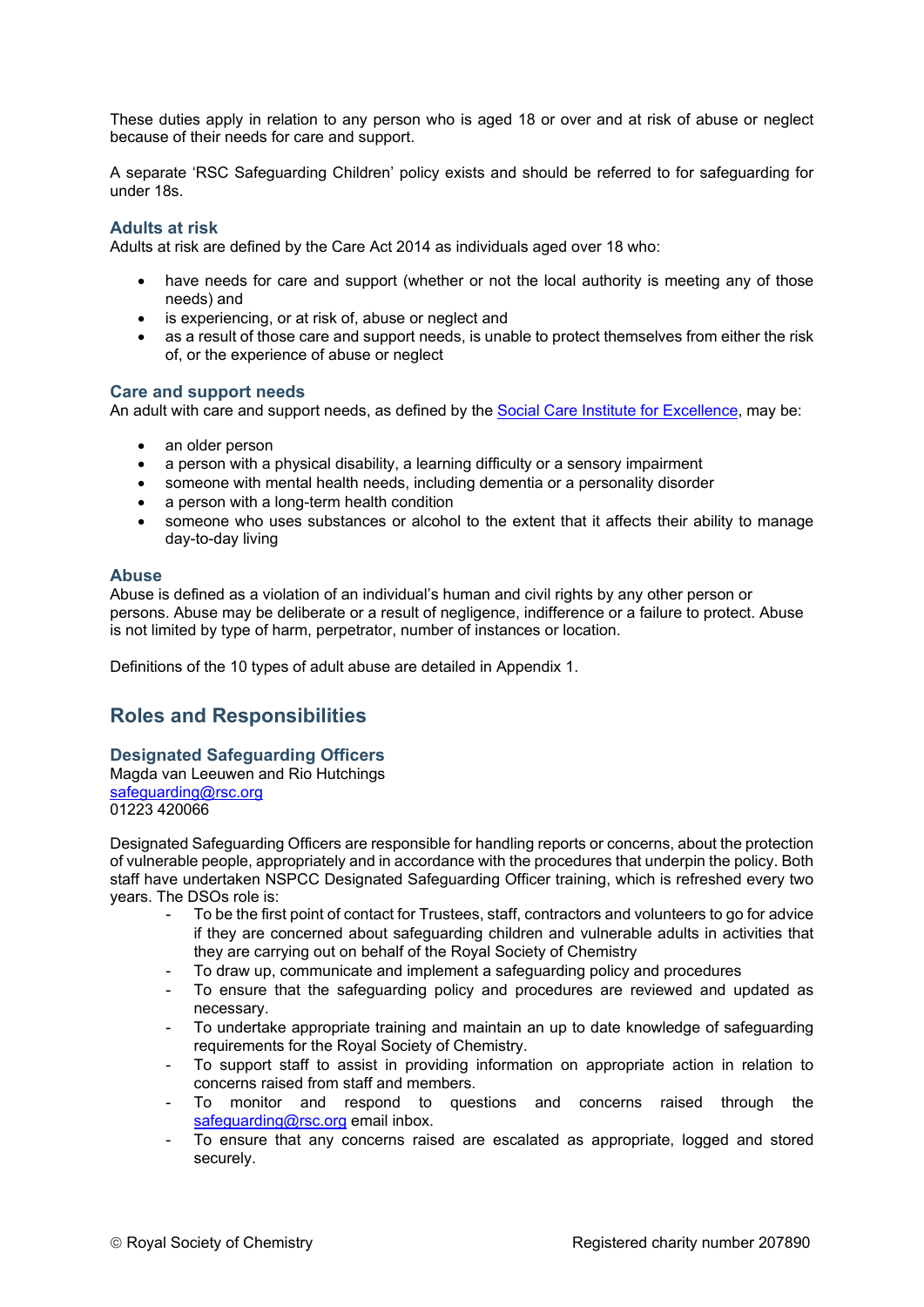To maintain up to date contact details for relevant statutory agencies (eg Local Authority Designated Office (LADO), Local Safeguarding Children Board, Police, Children's Social Work Services, Multi-agency safeguarding hub (MASH)).

## **Senior Leadership Team**

The Designated Safeguarding Officers report to Directors from the Senior Leadership team.

- Sarah Robertson Director, Education & Professional Practice (robertsons@rsc.org)<br>- Jo Reynolds Director, Science & Communities (reynoldsi@rsc.org)
	- Jo Reynolds Director, Science & Communities (reynoldsj@rsc.org)

The RSC Leadership Team is responsible for ensuring the effective implementation of the policy and associated procedures and ensuring that everyone linked with the RSC is equipped and supported to meet their responsibilities

## **Board of Trustees**

The Board of Trustees hold ultimate accountability for this policy. Our Trustee lead for safeguarding is the Chair of Audit and Risk Committee, Liz Rowsell

Contact details of other agencies can be found in Appendix 2.

## **Raising and Responding to Safeguarding concerns**

## **Managing a Disclosure or Suspicion of Abuse**

If an adult at risk discloses that they are being abused or any service user discloses that they are involved in abuse of an adult at risk, action must proceed urgently and without delay. There may be circumstances when a volunteer or member of staff suspects that an adult at risk is being abused or neglected. It is vital that anyone who suspects this is the case discuss the situation immediately with the DSO or a member of the safeguarding team.

Although rare, no suspicion of abuse or harm should be ignored. The RSC has a duty to act appropriately to any allegations, reports or suspicions of abuse or neglect without delay.

Where an adult with care and support needs discloses or discusses potential abuse or harm the staff member or volunteer should be able to:

**Recognise**: identify that the adult with care and support needs may be describing abuse, even when they may not be explicit.

**Respond**: stay calm, listen and show empathy. Reassure them that it will be taken seriously and explain that there is a duty to report the issues internally and what may happen next.

**Record**: write up notes of the conversation clearly and factually as soon as possible. Try to capture as much of the conversation verbatim as possible.

**Report**: complete the 'Safeguarding Adults incident report form' and email to the Designated Safeguarding Officers, [safeguarding@rsc.org](mailto:safeguarding@rsc.org)

In this situation do not:

- press the person for more details
- stop someone who is freely recalling significant events
- dismiss what you have been told
- promise to keep secrets
- tell anybody who doesn't need to know
- be judgmental
- make promises that you cannot keep
- contact the alleged perpetrator
- ask leading questions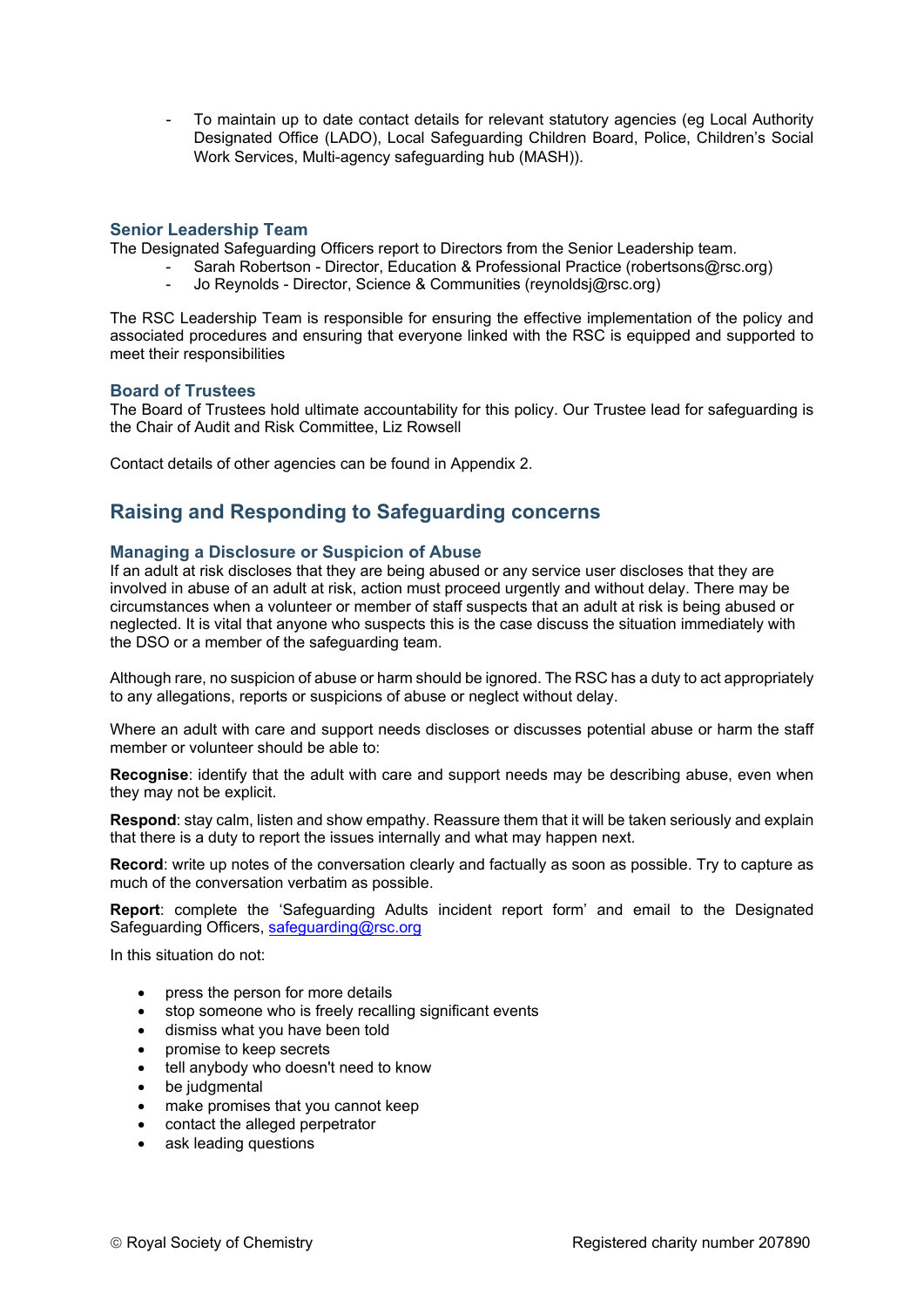## **Reporting a concern from or about an adult at risk**

Anyone can become aware of abuse or neglect of an adult with care and support needs and can voice concerns about unacceptable behaviour through our process for recording incidents and concerns shown in Appendix 3. Remember the role of all staff members and volunteers is to recognise, respond, record and report internally.

#### *Making a referral to MASH*

On receiving an internal report the DSO will confer with colleagues in the Safeguarding Unit (and possibly seek informal advice from the appropriate Adult Social Services Safeguarding team). The Safeguarding Unit will confirm whether this is a safeguarding issue and requires referral to Adult Social Services or if a crime and therefore requires referral to the Police.

When considering the internal report and deciding whether to refer a case to the local authority, if there is any doubt as to whether to refer or not the Safeguarding Unit should err on the side of caution and refer to the local authority.

Generally a referral will only be made to Adult Social Services once the adult with care and support needs has given their consent. The DSO should also seek consent to contact the Police where there is a possibility that a criminal act has occurred.

#### *Seeking consent*

Except in exceptional circumstances, where there is a wider public interest or where a best interest decision is taken following the framework set out in the Mental Capacity Act, the DSO will contact the adult with care and support needs to seek their consent to inform the necessary authorities and make the referral.

Capacity to consent will be assumed unless there is evidence to the contrary. Decisions regarding an individual's capacity must be specific to this decision at this time.

Where the individual seems *unable* to give consent, the DSO will consider and seek advice on their mental capacity to make this decision. If they do not have sufficient mental capacity a referral will be made without their consent.

Where the individual does *not wish* to give consent, the safeguarding unit will consider and seek advice on whether there is a wider public interest issue (such as other adults with care and support needs or children who may be at risk) which would warrant overriding the individual's wishes. In such an instance all efforts should be made to explain to the individual concerned what is being done and why.

#### *Concerns about abuse by another adult with care and support needs*

In cases when a referral is being made and the alleged abuser may also be an adult with care and support needs, they should also be referred to Adult Social Services. They may need an assessment in their own right to determine whether they need any specialist services.

#### *Procedure for record keeping*

All incidents and concerns must be recorded and stored securely and safely on the RSC network for 7 years. The DSOs are responsible for these records which only they and the relevant Directors have access to. It is important to keep records that are not referred to the Police or Social Services as they may upon later review show patterns or clusters which may heighten the level of concern

### *Confidentiality*

Confidentiality must be maintained. Details giving rise to concerns or suspicions of abuse will only be shared with the limited number of individuals who need them in order to make decisions about next steps and referrals. Beyond this, all details will remain confidential.

#### *Allegations against staff, contractors and volunteers*

An allegation may relate to staff, contractor or volunteer who has:

- Behaved in a way that has (or may have) harmed an adult at risk
- Possibly committed a criminal offence against or related to an adult at risk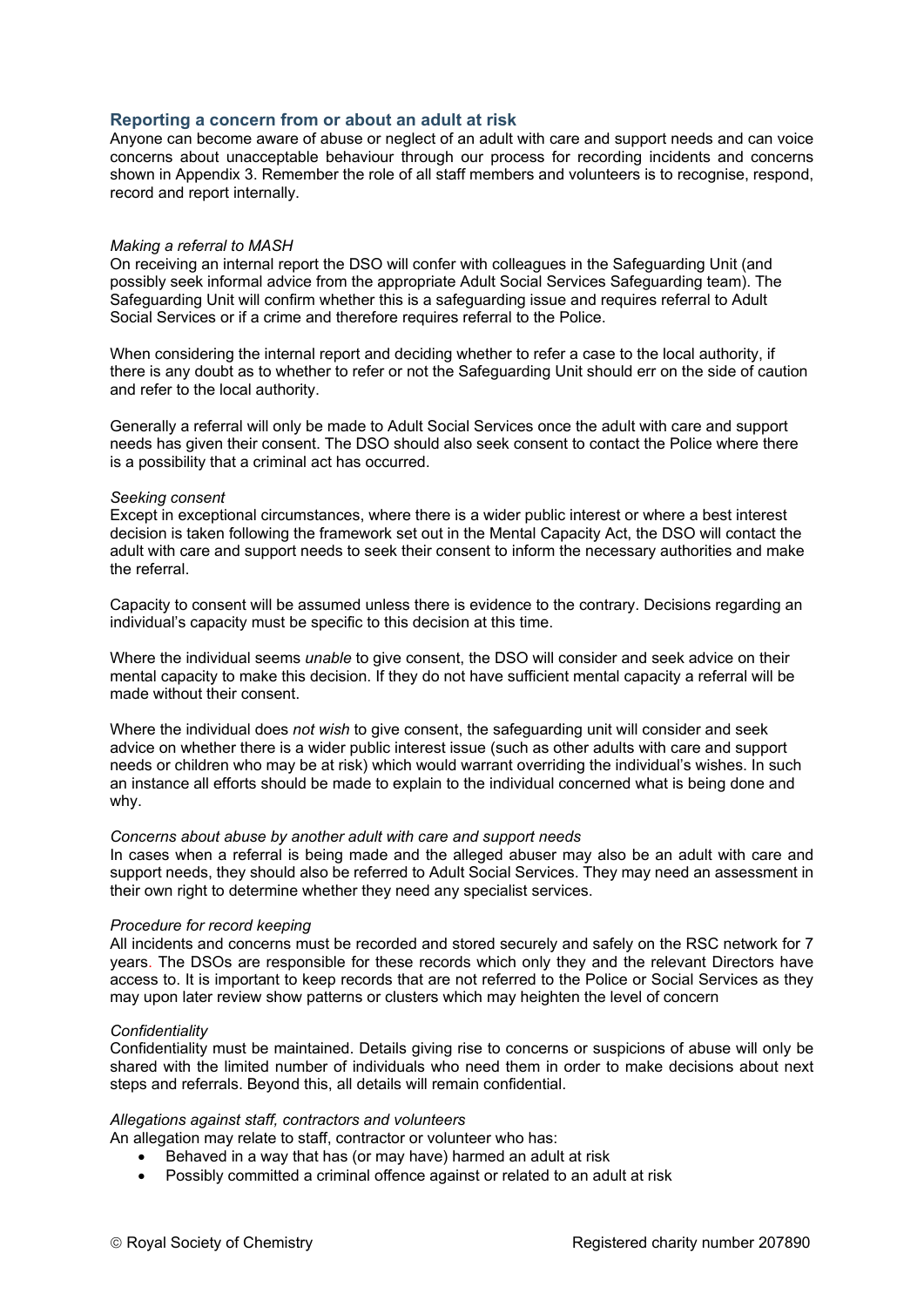• Behaved towards an adult at risk in a way that indicates that may pose a risk of harm

There are three strands for consideration

- 1. A police investigation of a possible criminal offence
- 2. Enquires and assessment by the local adult social care about whether an adult at risk is in need of protection or services
- 3. Disciplinary action by the RSC in respect of the individual

The RSC has a duty of care to staff, contractors and volunteers and will ensure effective support is provided for anyone facing an allegation. It is essential that any allegation is dealt with quickly and fairly that provides effective protection for the adult at risk and supports the person who is subject of the allegation. All options to avoid suspension should be considered prior to this step. If the RSC removes an individual because the person poses a risk of harm to an adult at risk, the RSC must make a referral to the Disclosure and Barring Service

## **Recruitment, selection and vetting**

## **UK legislation**

The Royal Society of Chemistry are committed to the safe recruitment, selection and vetting of those performing their duties for or on behalf of the Royal Society of Chemistry, or represent the Royal Society of Chemistry in its work with adults at risk. Appendix 4 provides details of our safeguarding levels and measures which we have used to assess all our activities.

It is important that our staff, contractors and volunteers do not engage in unsupervised activity on a regular basis with adults at risk. Such activity might be classified by law as 'regulated activity'. We require all staff, contractors and volunteers within the jurisdiction of UK legislation and regulation, who are involved in regulated activity with adults at risk (face-to-face, online, by phone, by email or via social networks) to undergo a safer recruitment process to ensure they are appropriate for that role.

This includes a criminal record check from the Disclosure and Barring Service (DBS) in England and Wales, Disclosure Scotland or Access Northern Ireland (AccessNI). Organisations which knowingly allow barred people to work on regulated activities are breaking the law. Occasional interaction with adults at risk where none of that time is unsupervised should not necessitate the need of a criminal record check, however such a check may be appropriate under special circumstances. The appropriateness of such a check will be discussed and agreed by the individual affected and the Designated Safeguarding Officers. The level of criminal record check and renewal dates will be confirmed by the RSC. The RSC will renew criminal record checks every 3 years.

As part of the safer recruitment process, all staff, contractors and volunteers are provided with relevant safeguarding training, or they must evidence relevant training completed at an equivalent level in the last 2 years.

Under all circumstances, staff, contractors and volunteers must still abide by the Code of Conduct, Dignity at Work Policy and Data Protection policy.

## **Outside UK legislation**

Whilst UK disclosure checks will not apply to staff, contractors and volunteers outside UK legislation and regulation, they must abide by the Code of Behaviour and other terms of this policy, to the extent that this does not conflict with local law and that it meets the legislative requirements of the countries in which they are working. The Royal Society of Chemistry is required to adopt local procedures (where relevant), disseminate to the staff, contractors and volunteers within that jurisdiction and report any incidents immediately to the relevant local authorities.

## **Code of conduct and appropriate behaviour**

All staff, contractors, volunteers are bound by the [Royal Society of Chemistry's Code of Conduct.](https://www.rsc.org/globalassets/03-membership-community/join-us/membership-regulations/rsc-code-of-conduct-final.pdf)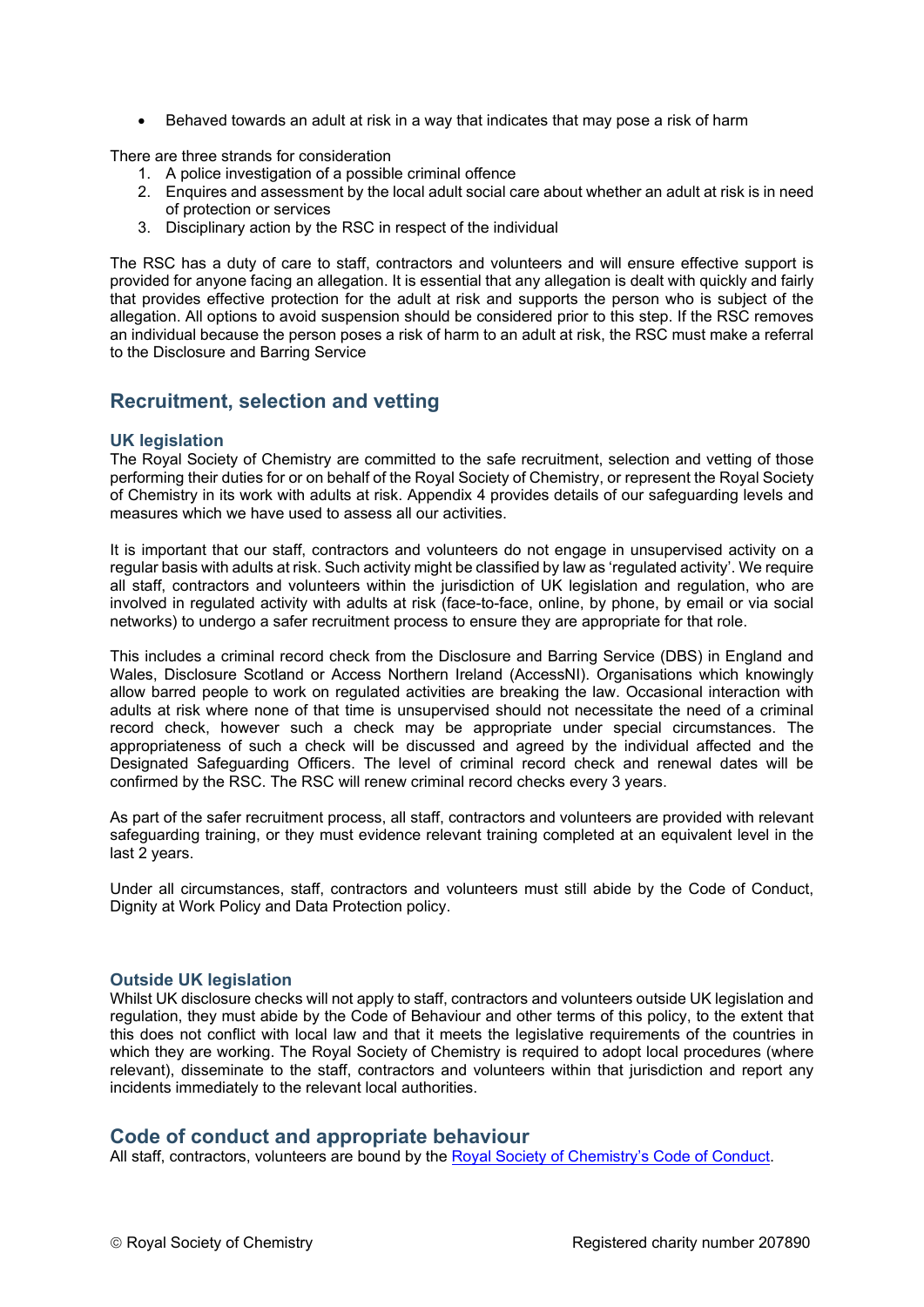## **Risk assessment**

Hazards and risk must be considered, assessed and managed for all events run on behalf of the Royal Society of Chemistry. Not only is it a strict legal requirement to effectively manage the risks created by such events, but it is necessary that we demonstrate the highest standards of professionalism at all our events, and in so doing, meet a duty of care towards everyone involved.

A red risk assessment outlining safeguarding considerations must be completed for all activities targeted at engaging adults at risk in accordance with the health and safety policies and procedures of the RSC. The risk assessment should explicitly declare any safeguarding risks alongside the usual health and safety considerations and be relevant to the activity and location in which it is held.

Further guidance on risk assessments including information on completing a risk assessment are available from our [website.](http://www.rsc.org/events/otherinformation/risk-assessment/) Further safeguarding information for volunteers of member networks can be found under item 8.3 of [Rules for Member Networks of the Royal Society of Chemistry.](https://www.rsc.org/images/Rules%20for%20Member%20Networks%20-%20current%20file_tcm18-249957.pdf)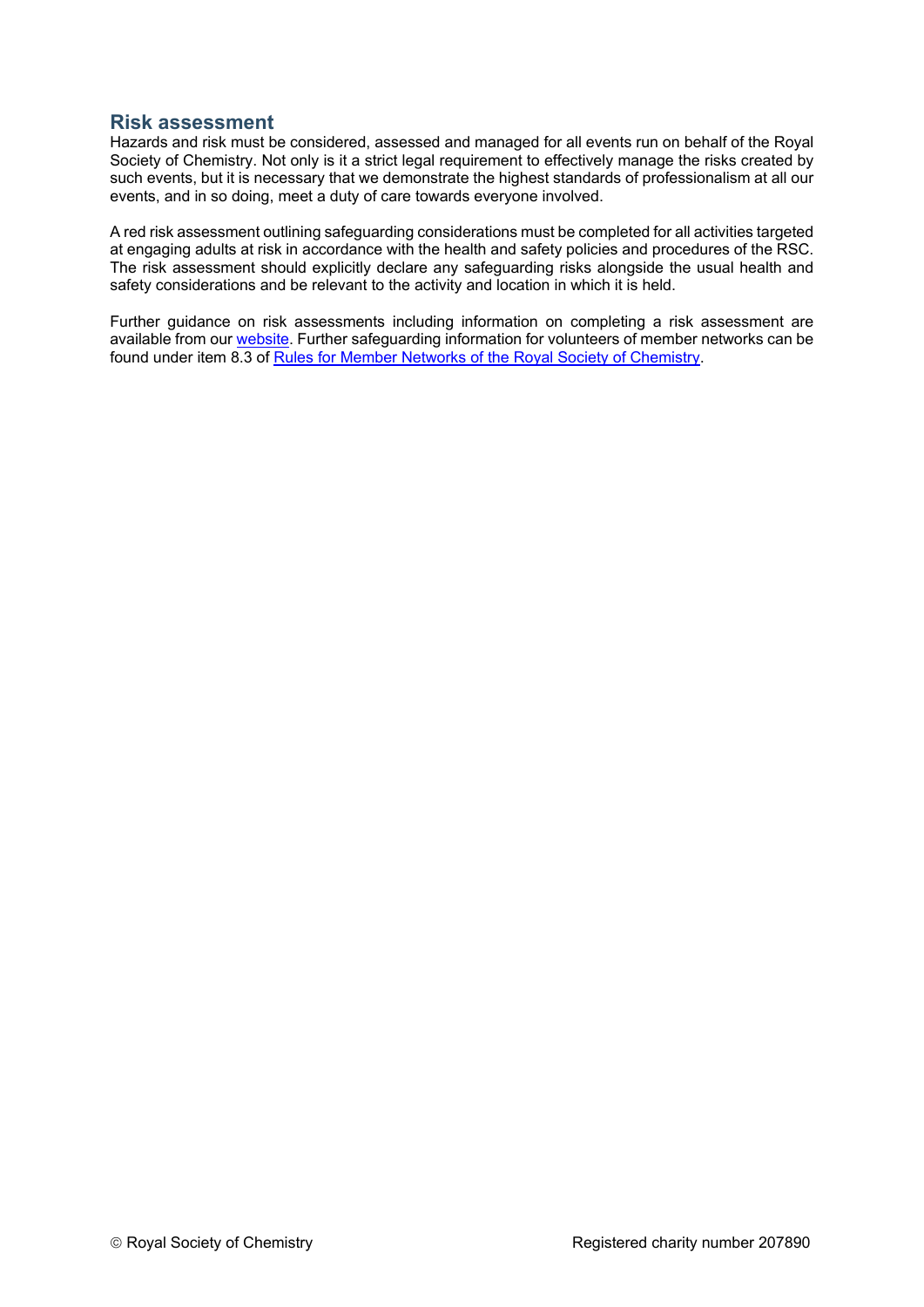## **Appendix 1. Definitions of Abuse**

The RSC will not be limited in its view of what constitutes abuse or neglect, as they can take many forms and the circumstances of an individual case will always be considered.

Abuse may be carried out deliberately or unknowingly and it may be a single act or repeated acts.

The [Care and support statutory guidance](https://www.gov.uk/government/publications/care-act-statutory-guidance/care-and-support-statutory-guidance) identifies ten types of abuse, these are:

#### **Discriminatory**

Including forms of harassment, bullying, slurs, isolation, neglect, denial of access to services or similar treatment; because of race, gender and gender identity, age, disability, religion or because someone is lesbian, gay, bisexual or transgender. This includes racism, sexism, ageism, homophobia or any form of hate incident or crime.

#### **Domestic abuse or violence**

Including an incident or a pattern of incidents of controlling, coercive or threatening behaviour, violence or abuse, by someone who is, or has been, an intimate partner or family member regardless of gender or sexual orientation. This includes psychological/emotional, physical, sexual, financial abuse; so called 'honour' based violence, forced marriage or Female Genital Mutilation (FGM)

#### **Financial or material**

Including theft, fraud, internet scamming, exploitation, coercion in relation to an adult's financial affairs or arrangements, including in connection with wills, property, inheritance or financial transactions, or the misuse or misappropriation of property, possessions or benefits.

#### **Modern Slavery**

Encompasses slavery, human trafficking, forced labour and domestic servitude. Traffickers and slave masters use whatever means they have at their disposal to coerce, deceive and force individuals into a lie of abuse, servitude and inhumane treatment.

### **Neglect and acts of omission**

Including ignoring medical, emotional or physical care needs, failure to access appropriate health, care and support or educational services, the withholding of the necessities of life, such as medication, adequate nutrition and heating.

### **Organisational (sometimes referred to as institutional)**

Including neglect and poor care practice within an institution or specific care setting such as a hospital or care home, for example, or in relation to care provided in a person's home. This may range from one off incidents to on-going ill treatment. It can be through neglect or poor professional practice as a result of the structure, policies, processes and practices within an organisation.

### **Physical**

Including assault, hitting, slapping, pushing, burning, misuse of medication, restraint or inappropriate physical sanctions.

### **Psychological (sometimes referred to as emotional)**

Including threats of harm or abandonment, deprivation of contact, humiliation, blaming, controlling, intimidation, coercion, harassment, verbal abuse, cyber-bullying, isolation or unreasonable and unjustified withdrawal of services or support networks.

### **Sexual**

Including rape, indecent exposure, sexual assault, sexual acts, sexual harassment, inappropriate looking or touching, sexual teasing or innuendo, sexual photography, subjection to pornography or witnessing sexual acts to which the adult has not consented or was pressured into consenting. It also includes sexual exploitation which is exploitative situations, contexts and relationships where the person receives "something" (e.g. food, accommodation, drugs, alcohol, mobile phones, cigarettes, gifts, money) or perceived friendship/relationship as a result of them performing, and/or another or others performing sexual acts.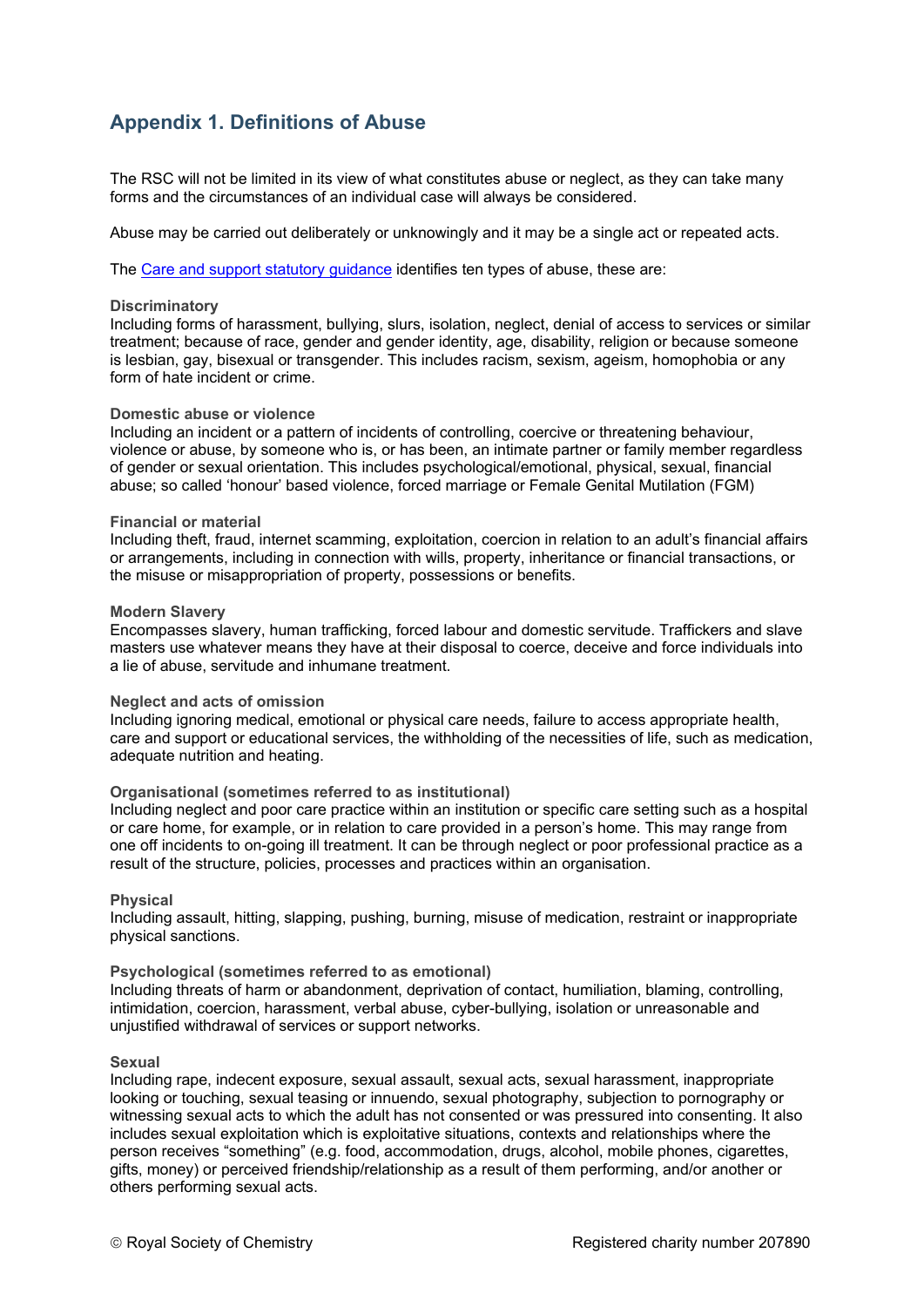## **Self-neglect**

Includes a person neglecting to care for their personal hygiene, health or surroundings; or an inability to provide essential food, clothing, shelter or medical care necessary to maintain their physical and mental health, emotional wellbeing and general safety. It includes behaviour such as hoarding.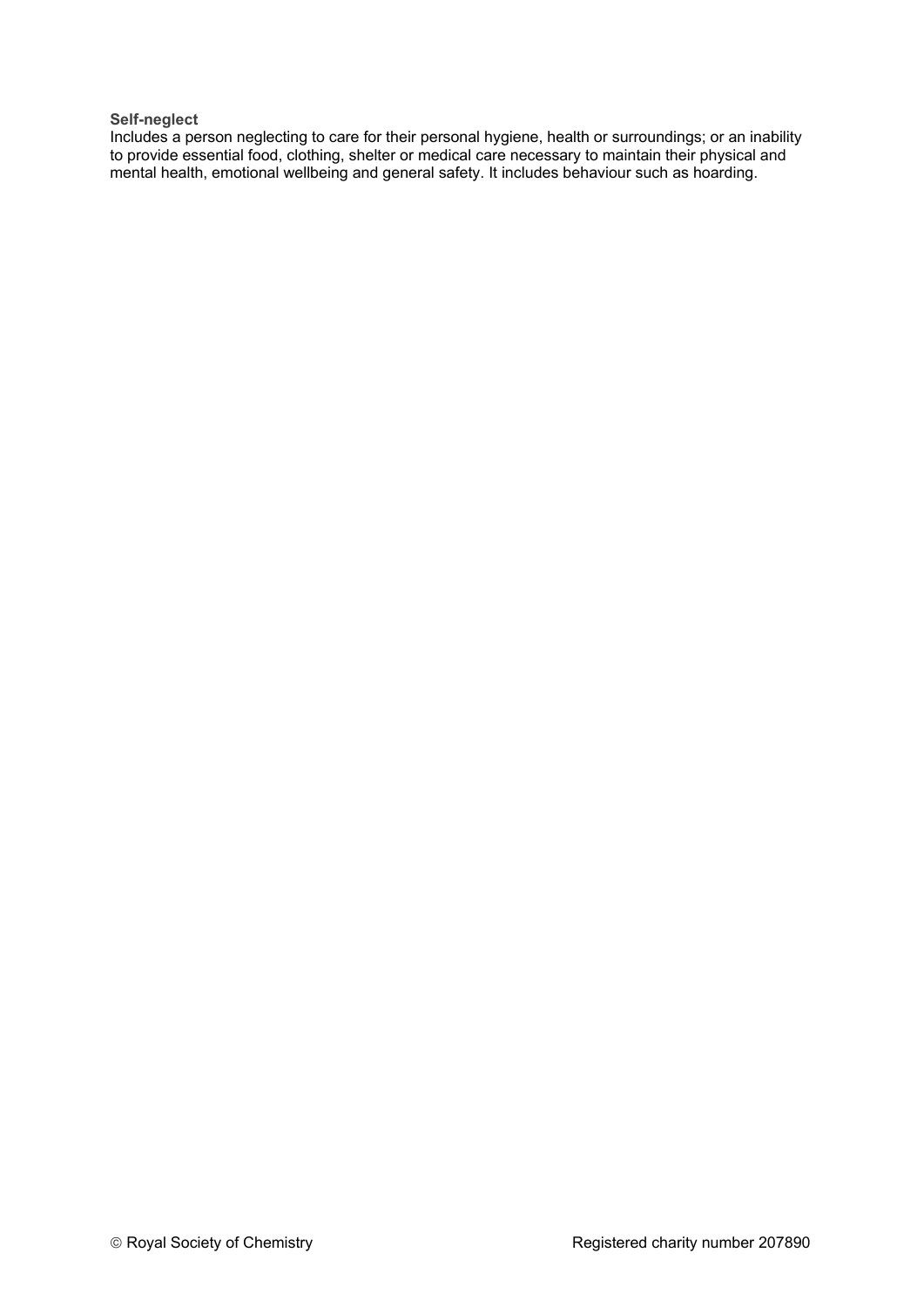## **Appendix 2. Contact details**

The services provided by the RSC are Monday-Friday during office hours. For any urgent concerns about the wellbeing and safety of adults at risk support should be sought through emergency services and local providers.

If an adult at risk is in immediate danger **call 999**

For urgent safeguarding matters regarding an adult at risk please refer to the **guidance of the local authority where the adult at risk lives.**

For general advice and guidance relating to safeguarding adults at risk please refer to th[e SCIE website](https://www.scie.org.uk/safeguarding)

The following services can be contacted by:

**SCIE** [info@scie.org.uk](mailto:info@scie.org.uk) 0203 840 4040

**Cambridgeshire Police** 01480 [456111](tel:01480456111)

## **[Cambridgeshire and Peterborough MASH](https://www.safeguardingcambspeterborough.org.uk/) (Multi-Agency Safeguarding Hub)**

[safeguardingboards@cambridgeshire.gov.uk](mailto:safeguardingboards@cambridgeshire.gov.uk) 0345 045 5203 [01733 8234724](tel:01733%20863744)

[Safeguarding Adults Board England](https://www.safecic.co.uk/sab-england)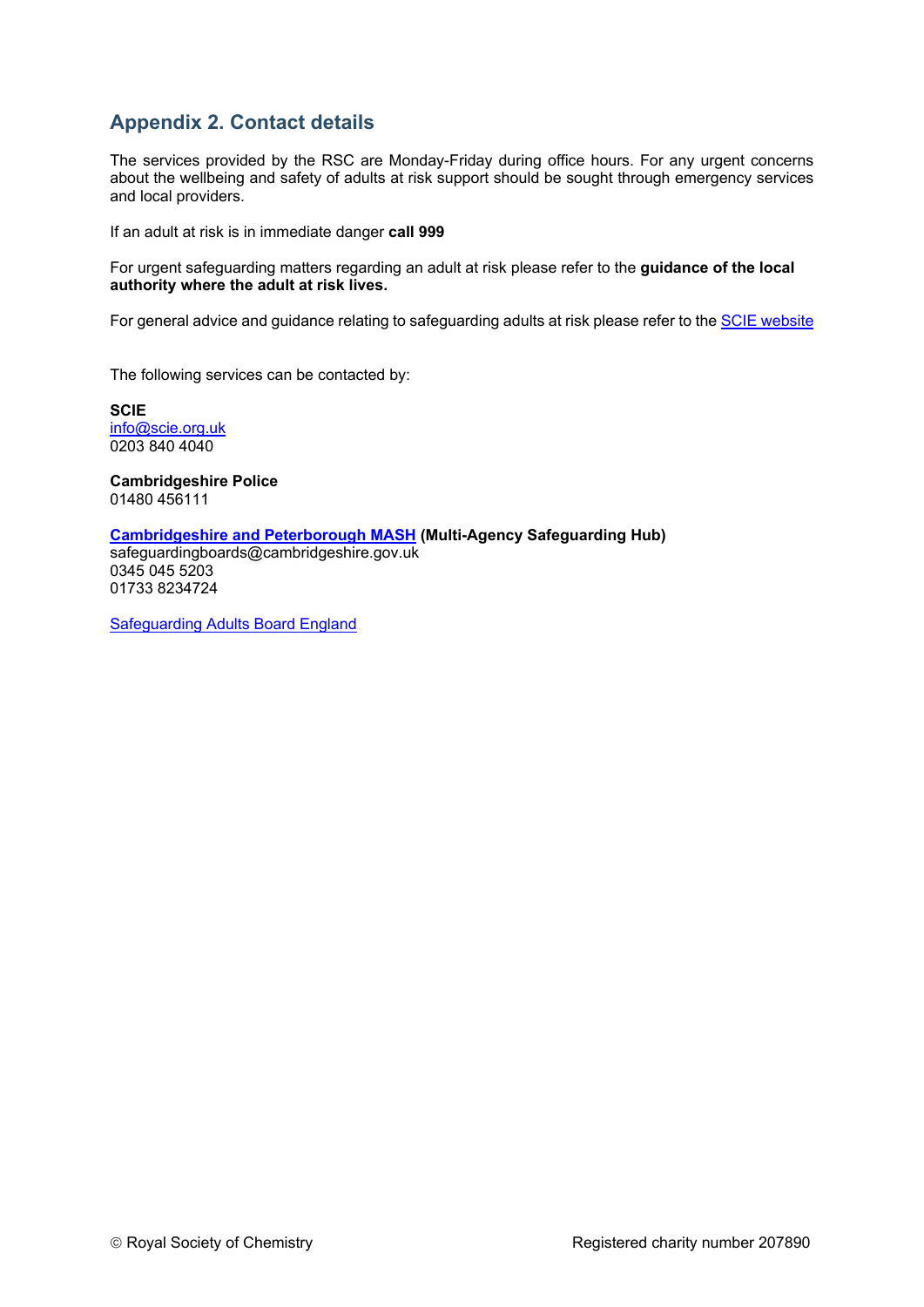## **Appendix 3. Process for reporting and recording incidents and concerns**

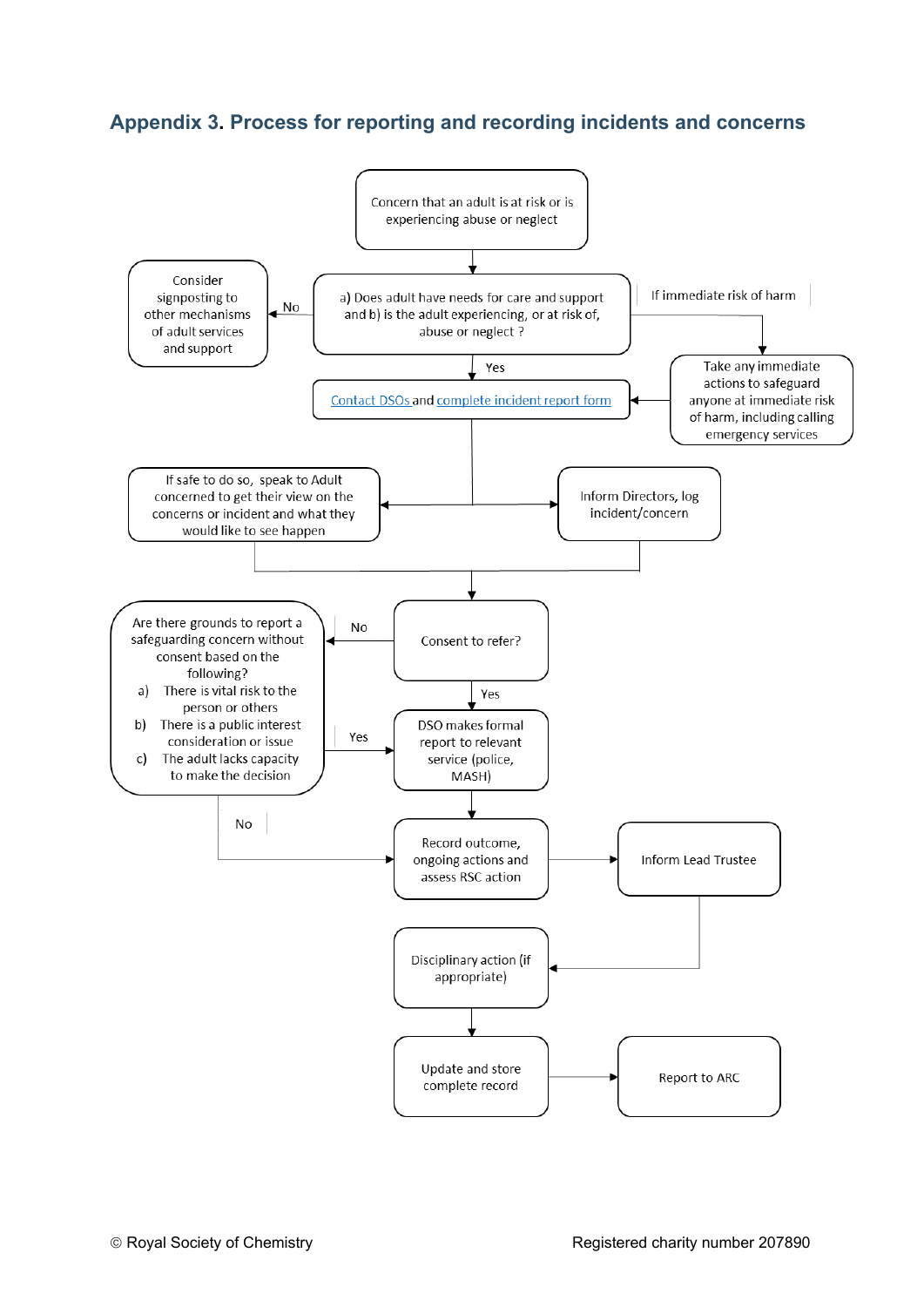| <b>Safeguarding</b><br>level | <b>Safeguarding level descriptor</b>                                                                                                                                                                                                                                                                                                                                                                              | <b>Safeguarding measures</b>                                                                                                                                                                                                                                       |
|------------------------------|-------------------------------------------------------------------------------------------------------------------------------------------------------------------------------------------------------------------------------------------------------------------------------------------------------------------------------------------------------------------------------------------------------------------|--------------------------------------------------------------------------------------------------------------------------------------------------------------------------------------------------------------------------------------------------------------------|
| General awareness            | Understanding of safeguarding responsibilities                                                                                                                                                                                                                                                                                                                                                                    | All will be made aware of their<br>safeguarding responsibilities<br>Communications to raise and<br>maintain safeguarding<br>awareness<br>Safeguarding policy,<br>procedures and processes<br>available on RSC webpage<br>Safeguarding awareness video<br>available |
| Level 1                      | No direct contact with adults at risk, but has<br>overall responsibility for safeguarding<br>strategies<br>Manages a department, team or section which<br>require level 1,2,3 & 4 Safeguarding<br>measures                                                                                                                                                                                                        | All involved to understand and<br>comply with safeguarding<br>policy and procedures<br>Training                                                                                                                                                                    |
| Level 2                      | The activity has some contact with adults at<br>risk but on an infrequent basis and where<br>other staff/volunteers/teachers/parents/STEM<br>ambassadors will be present                                                                                                                                                                                                                                          | All involved to understand and<br>comply with safeguarding<br>policy and procedures.<br>Safeguarding responsibilities<br>explained and guidance<br>provided to all those involved<br>Safeguarding responsibilities<br>will be reviewed annually<br>Training        |
| Level 3                      | Activities have some contact with adults at risk<br>on a regular basis (but not frequent)<br>Activities involve working or visiting a location<br>where there is a potential for coming into<br>contact with adults at risk on a frequent basis,<br>but they won't be the same adults at risk.<br>Activities involve visiting a location where<br>access to adults at risk is likely but not the<br>same location | All involved to understand and<br>comply with safeguarding<br>policy and procedures.<br>Safeguarding responsibilities<br>explained and guidance<br>provided to all those involved<br>Safeguarding responsibilities<br>will be reviewed annually<br>Training        |

# **Appendix 4. Safeguarding levels and measures**